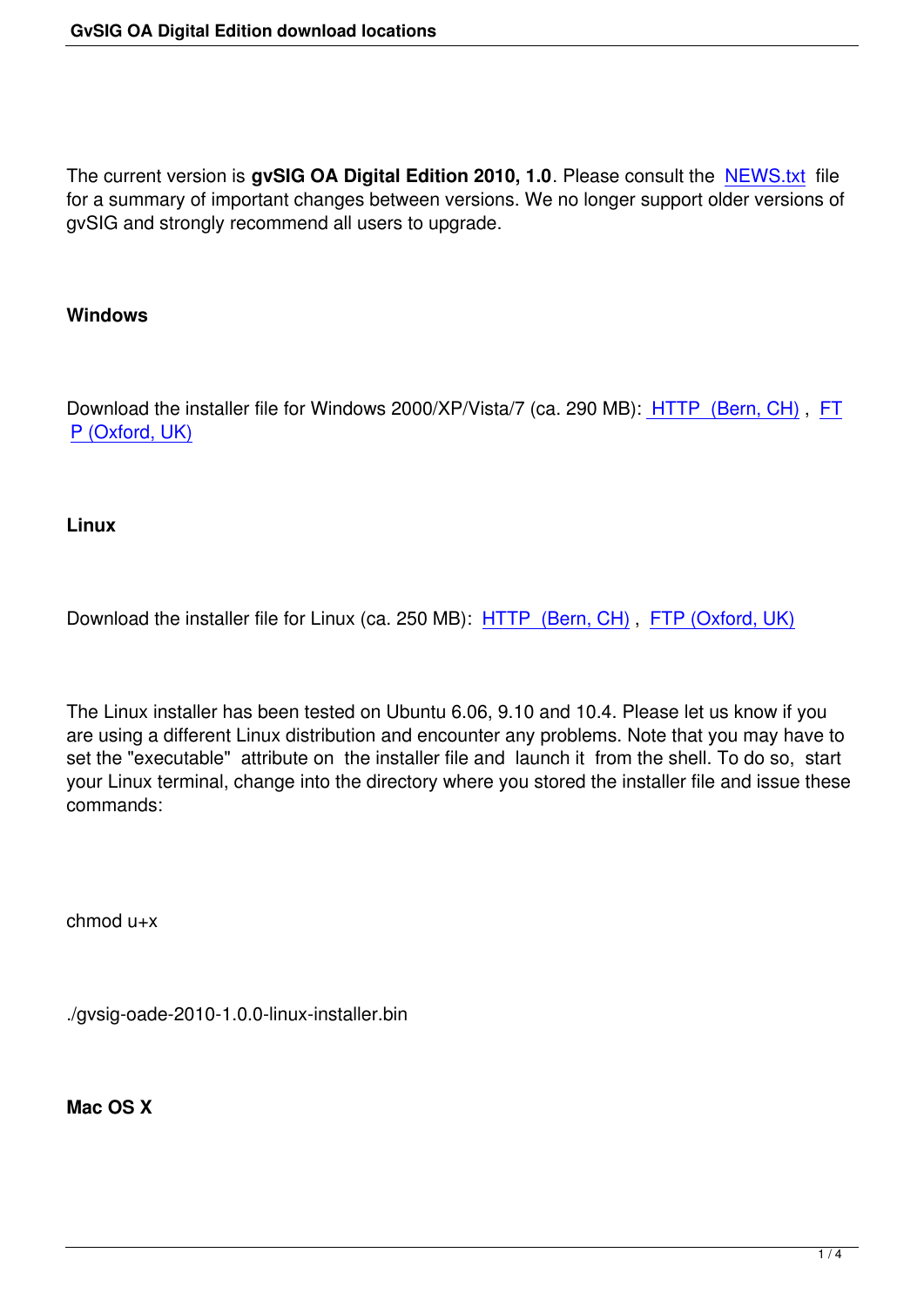Download the ZIP file with the installer (ca.265 MB): HTTP (Bern, CH) , FTP (Oxford, UK)

Note: this software no longer runs on PowerPC Macs[.](http://arch-ws.unibe.ch/files/gvsig/gvsig-oade-2010-1.0.0-osx-installer.app.zip)

## **Documentation**

If you wish, you can download both the OA Digital Quickstart Guide and the OA Digital Installation Instructions for gvSIG separately (PDF files). Both documents are also included with the installer provided above.

## **Source code**

This download contains an archive of the source code used to build gvSIG OADE 2010.



Our customized installer software has been built using the **Bitrock Installbuilder** under an open